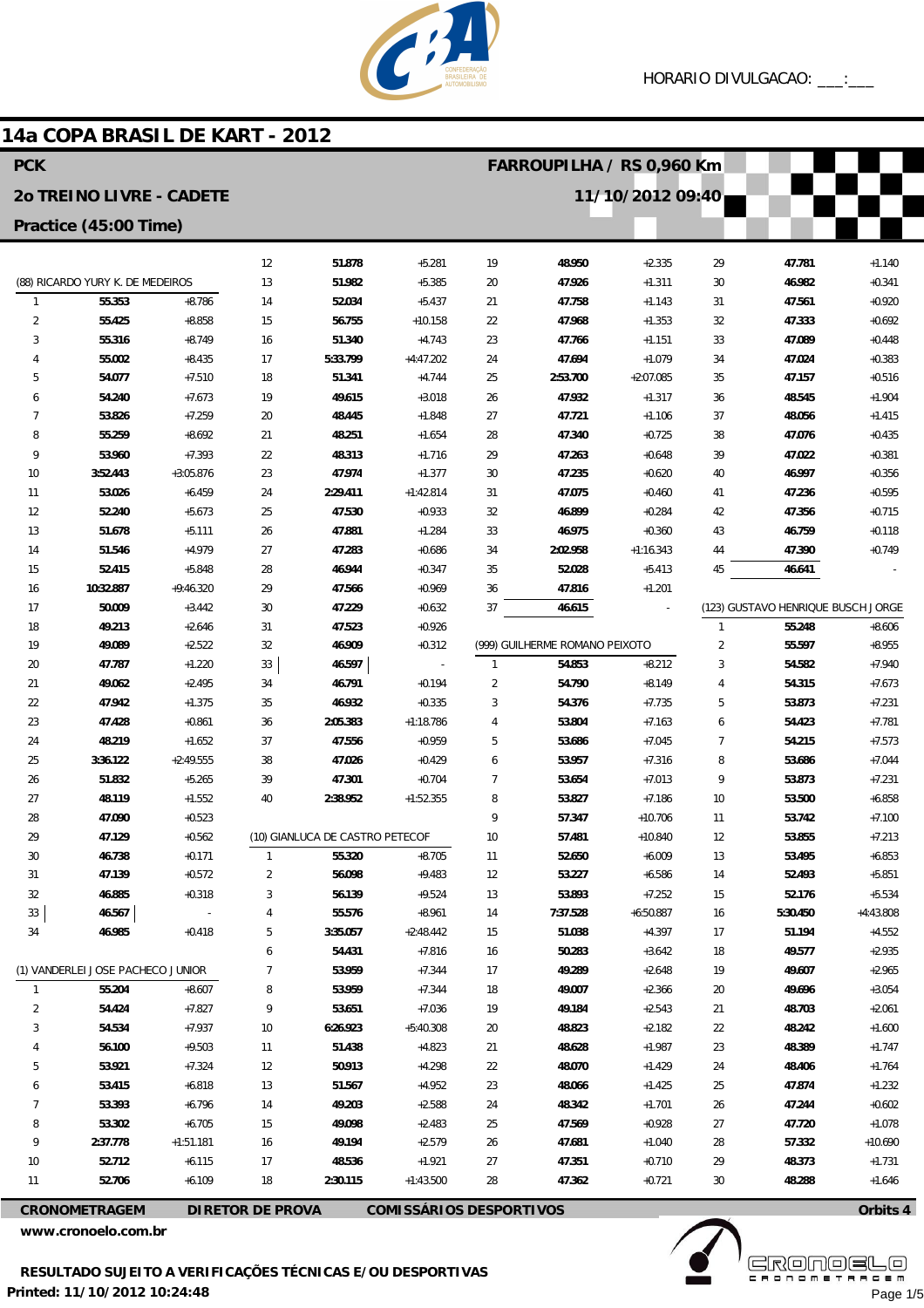

### 30 31 32 33 34 35 36 37 38 39  $40$ 41 42 43 44 45 46 (22) PEDRO HENRIQUE BUSATO ADAMI 1 2 3 4 5 6 7 8 9 10 11 12 13 14 15 16 17 18 19 20  $21$ 22 23  $24$ 25 26 27 28 29 30 **49.394 46.864 47.727 47.057 47.145 47.026 47.195 48.233 47.536 47.118 47.451 47.022 47.251 47.352 46.759 47.184 46.785 55.873 55.665 55.045 54.687 53.943 53.969 54.035 53.549 53.385 53.468 54.658 55.986 54.355 1:14.044 52.096 51.301 50.664 50.080 50.211 50.158 50.163 5:27.686 52.227 49.599 48.649 48.908 47.695 48.016 47.930 47.621** +2.635 +0.105 +0.968 +0.298 +0.386 +0.267 +0.436 +1.474 +0.777 +0.359 +0.692  $+0.263$ +0.492 +0.593 - +0.425 +0.026 +9.039 +8.831 +8.211 +7.853 +7.109 +7.135 +7.201 +6.715 +6.551 +6.634 +7.824 +9.152 +7.521 +27.210 +5.262 +4.467 +3.830 +3.246 +3.377 +3.324 +3.329 +4:40.852 +5.393 +2.765 +1.815 +2.074 +0.861 +1.182 +1.096 +0.787 31 32 33 34 35 36 37 38 39 40 41 42 43 44 45 46 47 (38) JOSE LUIS OSTI MUGGIATI NETO 1 2 3 4 5 6 7 8 9 10 11 12 13 14 15 16 17 18 19 20  $21$ 22 23  $24$ 25 26 27 28 29 30 **47.476 47.595 48.395 47.424 47.247 47.824 47.188 47.277 47.611 47.222 47.034 47.148 46.834 47.090 46.943 46.947 46.906 56.690 56.751 55.676 56.270 54.683 55.653 55.250 53.852 54.253 53.872 53.886 53.632 53.941 54.147 5:28.280 52.376 51.777 50.741 50.165 50.414 51.038 48.868 48.621 48.468 49.335 49.136 2:07.553 49.087 48.361 48.124** +0.642 +0.761 +1.561 +0.590 +0.413 +0.990 +0.354 +0.443 +0.777 +0.388 +0.200 +0.314 - +0.256 +0.109 +0.113 +0.072 +9.852 +9.913 +8.838 +9.432 +7.845 +8.815 +8.412 +7.014 +7.415 +7.034 +7.048 +6.794 +7.103 +7.309 +4:41.442 +5.538 +4.939 +3.903 +3.327 +3.576  $+4.200$ +2.030 +1.783 +1.630 +2.497 +2.298 +1:20.715 +2.249 +1.523 +1.286 31 32 33 34 35 36 37 38 39 40 41  $42$ 43 44 (8) MATHEUS MORGATTO ALVARENGA 1 2 3 4 5 6 7 8 9 10 11 12 13 14 15 16 17 18 19 20 21 22 23 24 25 26  $27$ 28 29 30 31 32 33 **47.745 47.804 48.865 1:55.717 47.432 48.140 47.498 47.115 47.156 46.905 46.842 46.839 46.838 47.141 56.320 55.585 54.354 54.934 54.292 55.062 54.485 54.069 6:19.749 52.018 52.151 6:53.034 50.754 50.063 49.681 48.606 48.476 48.154 47.760 4:22.054 48.086 47.728 47.895 47.599 2:17.899 47.529 47.365 47.614 46.972 47.171 47.441 46.962 46.941** +0.907 +0.966 +2.027 +1:08.879 +0.594 +1.302 +0.660 +0.277 +0.318 +0.067  $+0.004$ +0.001 - +0.303 +9.379 +8.644 +7.413 +7.993 +7.351 +8.121 +7.544 +7.128 +5:32.808 +5.077 +5.210 +6:06.093 +3.813 +3.122 +2.740 +1.665 +1.535 +1.213 +0.819 +3:35.113 +1.145 +0.787 +0.954 +0.658 +1:30.958 +0.588  $+0.424$ +0.673 +0.031 +0.230 +0.500 +0.021 - 31 32 33 34 35 36 37 38 39 40 41  $42$ 43 44 45 46 47 48 (52) PAULO COELHO 1 2 3 4 5 6 7 8 9 10 11 12 13 14 15 16 17 18 19  $20$ 21  $\overline{2}$  $23$ 24 25 26 27 28  $29$ **47.435 47.018 48.051 47.075 47.140 46.935 46.642 46.941 46.766 48.514 47.503 47.235 46.890 46.938 46.983 47.114 46.849 47.197 56.354 54.932 54.466 54.718 54.776 54.436 3:34.988 53.768 54.625 52.780 52.481 51.859 53.142 3:52.285 53.869 52.187 50.352 49.645 49.785 48.849 48.515 49.550 48.519 47.958 47.851 47.945 47.755 47.723 47.669** +0.793 +0.376 +1.409 +0.433 +0.498 +0.293 - +0.299 +0.124 +1.872 +0.861 +0.593 +0.248 +0.296 +0.341 +0.472 +0.207 +0.555 +9.595 +8.173 +7.707 +7.959 +8.017 +7.677 +2:48.229 +7.009 +7.866 +6.021 +5.722 +5.100 +6.383 +3:05.526 +7.110 +5.428 +3.593 +2.886 +3.026 +2.090 +1.756 +2.791  $+1.760$ +1.199 +1.092 +1.186 +0.996 +0.964 +0.910 **PCK 2o TREINO LIVRE - CADETE Practice (45:00 Time) FARROUPILHA / RS 0,960 Km 11/10/2012 09:40**

**14a COPA BRASIL DE KART - 2012**

**CRONOMETRAGEM DIRETOR DE PROVA COMISSÁRIOS DESPORTIVOS**

**www.cronoelo.com.br**



**www.mylaps.com**

**Licensed to: Cronoelo** Page 2/5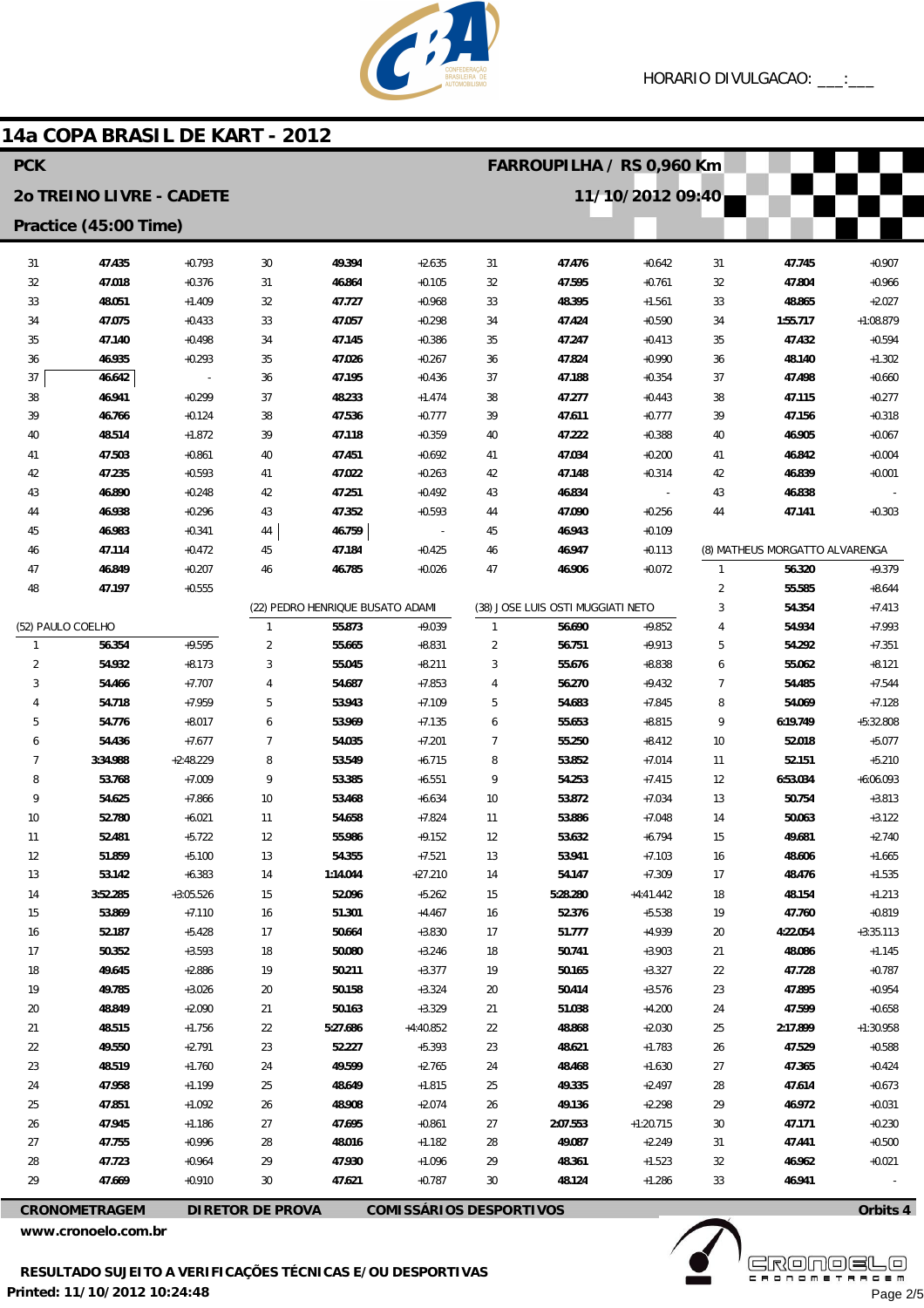

### 14a COPA BRASIL DE KART - 2012

| <b>PCK</b>                                   |                            |                      |                         |                            |                                |                | FARROUPILHA / RS 0,960 Km        |                      |                   |                    |                         |  |  |
|----------------------------------------------|----------------------------|----------------------|-------------------------|----------------------------|--------------------------------|----------------|----------------------------------|----------------------|-------------------|--------------------|-------------------------|--|--|
| 11/10/2012 09:40<br>20 TREINO LIVRE - CADETE |                            |                      |                         |                            |                                |                |                                  |                      |                   |                    |                         |  |  |
|                                              | Practice (45:00 Time)      |                      |                         |                            |                                |                |                                  |                      |                   |                    |                         |  |  |
|                                              |                            |                      | 3                       | 55.550                     | $+8.575$                       | 6              | 53.836                           | $+6.736$             | 13                | 52.934             | $+5.801$                |  |  |
|                                              | (199) RAFAEL FURMAN LISBOA |                      | $\overline{4}$          | 55.043                     | $+8.068$                       | $\overline{7}$ | 53.588                           | $+6.488$             | 14                | 52.812             | $+5.679$                |  |  |
| $\mathbf{1}$                                 | 57.168                     | $+10.217$            | 5                       | 54.814                     | $+7.839$                       | 8              | 53.447                           | $+6.347$             | 15                | 52.741             | $+5.608$                |  |  |
| 2                                            | 57.911                     | $+10.960$            | 6                       | 55.084                     | $+8.109$                       | 9              | 53.215                           | $+6.115$             | 16                | 53.196             | $+6.063$                |  |  |
| 3                                            | 56.649                     | $+9.698$             | $\overline{7}$          | 55.099                     | $+8.124$                       | 10             | 53.441                           | $+6.341$             | 17                | 5:31.898           | $+4:44.765$             |  |  |
| 4                                            | 4:17.304                   | $+3:30.353$          | 8                       | 3:31.454                   | $+2:44.479$                    | 11             | 53.296                           | $+6.196$             | 18                | 52.270             | $+5.137$                |  |  |
| 5                                            | 56.103                     | $+9.152$             | 9                       | 53.650                     | $+6.675$                       | 12             | 59.633                           | $+12.533$            | 19                | 50.377             | $+3.244$                |  |  |
| 6                                            | 55.619                     | $+8.668$             | 10                      | 53.777                     | $+6.802$                       | 13             | 53.018                           | $+5.918$             | 20                | 49.335             | $+2.202$                |  |  |
| 7                                            | 54.327                     | $+7.376$             | 11                      | 52.753                     | $+5.778$                       | 14             | 53.426                           | $+6.326$             | 21                | 50.005             | $+2.872$                |  |  |
| 8                                            | 55.119                     | $+8.168$             | 12                      | 5:41.856                   | $+4:54.881$                    | 15             | 6:10.205                         | $+5:23.105$          | 22                | 48.748             | $+1.615$                |  |  |
| 9                                            | 53.337                     | $+6.386$             | 13                      | 53.924                     | $+6.949$                       | 16             | 52.351                           | $+5.251$             | 23                | 49.039             | $+1.906$                |  |  |
| 10                                           | 52.969                     | $+6.018$             | 14                      | 52.065                     | $+5.090$                       | 17             | 50.697                           | $+3.597$             | 24                | 48.191             | $+1.058$                |  |  |
| 11                                           | 53.276                     | $+6.325$             | 15                      | 50.348                     | $+3.373$                       | 18             | 50.219                           | $+3.119$             | 25                | 48.180             | $+1.047$                |  |  |
| 12                                           | 52.178                     | $+5.227$             | 16                      | 49.581                     | $+2.606$                       | 19             | 49.347                           | $+2.247$             | 26                | 48.756             | $+1.623$                |  |  |
| 13                                           | 4:31.046                   | $+3:44.095$          | 17                      | 49.598                     | $+2.623$                       | 20             | 49.470                           | $+2.370$             | 27                | 47.957             | $+0.824$                |  |  |
| 14                                           | 50.548                     | $+3.597$             | 18                      | 49.113                     | $+2.138$                       | 21             | 48.922                           | $+1.822$             | 28                | 47.659             | $+0.526$                |  |  |
| 15                                           | 56.025                     | $+9.074$             | 19                      | 48.656                     | $+1.681$                       | 22             | 49.011                           | $+1.911$             | 29                | 47.820             | $+0.687$                |  |  |
| 16                                           | 49.205                     | $+2.254$             | 20                      | 49.220                     | $+2.245$                       | 23             | 1:57.784                         | $+1:10.684$          | 30                | 47.133             |                         |  |  |
| 17                                           | 49.008                     | $+2.057$             | 21                      | 48.593                     | $+1.618$                       | 24             | 48.066                           | $+0.966$             | 31                | 47.164             | $+0.031$                |  |  |
| 18<br>19                                     | 48.726<br>49.212           | $+1.775$<br>$+2.261$ | 22<br>23                | 48.114<br>47.819           | $+1.139$<br>$+0.844$           | 25             | 48.078<br>48.003                 | $+0.978$<br>$+0.903$ | 32<br>33          | 2:52.408<br>47.965 | $+2:05.275$<br>$+0.832$ |  |  |
| 20                                           | 48.522                     | $+1.571$             | 24                      | 48.861                     | $+1.886$                       | 26<br>27       | 48.338                           | $+1.238$             | 34                | 47.574             | $+0.441$                |  |  |
| 21                                           | 49.839                     | $+2.888$             | 25                      | 48.220                     | $+1.245$                       | 28             | 48.922                           | $+1.822$             | 35                | 47.442             | $+0.309$                |  |  |
| 22                                           | 48.345                     | $+1.394$             | 26                      | 47.322                     | $+0.347$                       | 29             | 2:57.649                         | $+2:10.549$          | 36                | 47.756             | $+0.623$                |  |  |
| 23                                           | 47.950                     | $+0.999$             | 27                      | 47.391                     | $+0.416$                       | 30             | 48.131                           | $+1.031$             | 37                | 47.413             | $+0.280$                |  |  |
| 24                                           | 48.011                     | $+1.060$             | 28                      | 47.780                     | $+0.805$                       | 31             | 48.187                           | $+1.087$             | 38                | 47.341             | $+0.208$                |  |  |
| 25                                           | 47.460                     | $+0.509$             | 29                      | 46.975                     | $\overline{\phantom{a}}$       | 32             | 47.801                           | $+0.701$             | 39                | 50.257             | $+3.124$                |  |  |
| 26                                           | 47.680                     | $+0.729$             | 30                      | 47.563                     | $+0.588$                       | 33             | 48.236                           | $+1.136$             | 40                | 47.908             | $+0.775$                |  |  |
| 27                                           | 47.506                     | $+0.555$             | 31                      | 47.332                     | $+0.357$                       | 34             | 48.571                           | $+1.471$             | 41                | 2:01.364           | $+1:14.231$             |  |  |
| 28                                           | 48.627                     | $+1.676$             | 32                      | 47.096                     | $+0.121$                       | 35             | 47.434                           | $+0.334$             | 42                | 47.428             | $+0.295$                |  |  |
| 29                                           | 2:38.381                   | $+1:51.430$          | 33                      | 47.019                     | $+0.044$                       | 36             | 48.834                           | $+1.734$             | 43                | 47.191             | $+0.058$                |  |  |
| 30                                           | 48.542                     | $+1.591$             | 34                      | 47.134                     | $+0.159$                       | 37             | 47.662                           | $+0.562$             | 44                | 48.323             | $+1.190$                |  |  |
| 31                                           | 47.705                     | $+0.754$             | 35                      | 47.389                     | $+0.414$                       | 38             | 47.100                           |                      |                   |                    |                         |  |  |
| 32                                           | 47.178                     | $+0.227$             | 36                      | 47.716                     | $+0.741$                       | 39             | 47.268                           | $+0.168$             | (17) HENRI FOREST |                    |                         |  |  |
| 33                                           | 47.792                     | $+0.841$             | 37                      | 47.809                     | $+0.834$                       | 40             | 3:19.151                         | $+2:32.051$          | $\mathbf{1}$      | 56.508             | $+9.331$                |  |  |
| 34                                           | 47.175                     | $+0.224$             | 38                      | 47.688                     | $+0.713$                       |                |                                  |                      | 2                 | 56.848             | $+9.671$                |  |  |
| 35                                           | 47.789                     | $+0.838$             | 39                      | 47.025                     | $+0.050$                       |                | (25) SAMUEL EUG/NIO MELO GONTIJO |                      | 3                 | 55.360             | $+8.183$                |  |  |
| 36                                           | 47.527                     | $+0.576$             | 40                      | 47.274                     | $+0.299$                       | $\mathbf{1}$   | 56.421                           | $+9.288$             | 4                 | 2:51.099           | $+2:03.922$             |  |  |
| 37                                           | 47.996                     | $+1.045$             | 41                      | 48.021                     | $+1.046$                       | $\overline{2}$ | 55.763                           | $+8.630$             | 5                 | 55.058             | $+7.881$                |  |  |
| 38                                           | 47.507                     | $+0.556$             | 42                      | 47.018                     | $+0.043$                       | 3              | 56.203                           | $+9.070$             | 6                 | 54.960             | $+7.783$                |  |  |
| 39                                           | 46.968                     | $+0.017$             | 43                      | 47.287                     | $+0.312$                       | 4              | 54.856                           | $+7.723$             | 7                 | 3:15.255           | $+2:28.078$             |  |  |
| 40                                           | 47.455                     | $+0.504$             | 44                      | 47.798                     | $+0.823$                       | 5              | 55.086                           | $+7.953$             | 8                 | 54.452             | $+7.275$                |  |  |
| 41                                           | 47.134                     | $+0.183$             |                         |                            |                                | 6              | 54.845                           | $+7.712$             | 9                 | 52.909             | $+5.732$                |  |  |
| 42                                           | 46.951                     |                      |                         | (5) ARTHUR DRESSLER VARGAS |                                | $\overline{7}$ | 54.095                           | $+6.962$             | 10                | 52.602             | $+5.425$                |  |  |
| 43                                           | 47.439                     | $+0.488$             | 1                       | 56.104                     | $+9.004$                       | 8              | 53.991                           | $+6.858$             | 11                | 52.149             | $+4.972$                |  |  |
|                                              |                            |                      | $\overline{2}$          | 54.478                     | $+7.378$                       | 9              | 53.541                           | $+6.408$             | 12                | 51.597             | $+4.420$                |  |  |
|                                              | (27) STEFANO ALLAGE MARINS |                      | 3                       | 54.030                     | $+6.930$                       | 10             | 53.854                           | $+6.721$             | 13                | 50.931             | $+3.754$                |  |  |
| $\mathbf{1}$                                 | 57.391                     | $+10.416$            | 4                       | 54.462                     | $+7.362$                       | 11             | 54.371                           | $+7.238$             | 14                | 50.443             | $+3.266$                |  |  |
| 2                                            | 56.399                     | $+9.424$             | 5                       | 54.246                     | $+7.146$                       | 12             | 55.650                           | $+8.517$             | 15                | 5:53.603           | $+5:06.426$             |  |  |
|                                              | <b>CRONOMETRAGEM</b>       |                      | <b>DIRETOR DE PROVA</b> |                            | <b>COMISSÁRIOS DESPORTIVOS</b> |                |                                  |                      |                   |                    | Orbits 4                |  |  |

www.cronoelo.com.br

**ERONOSLO** Page 3/5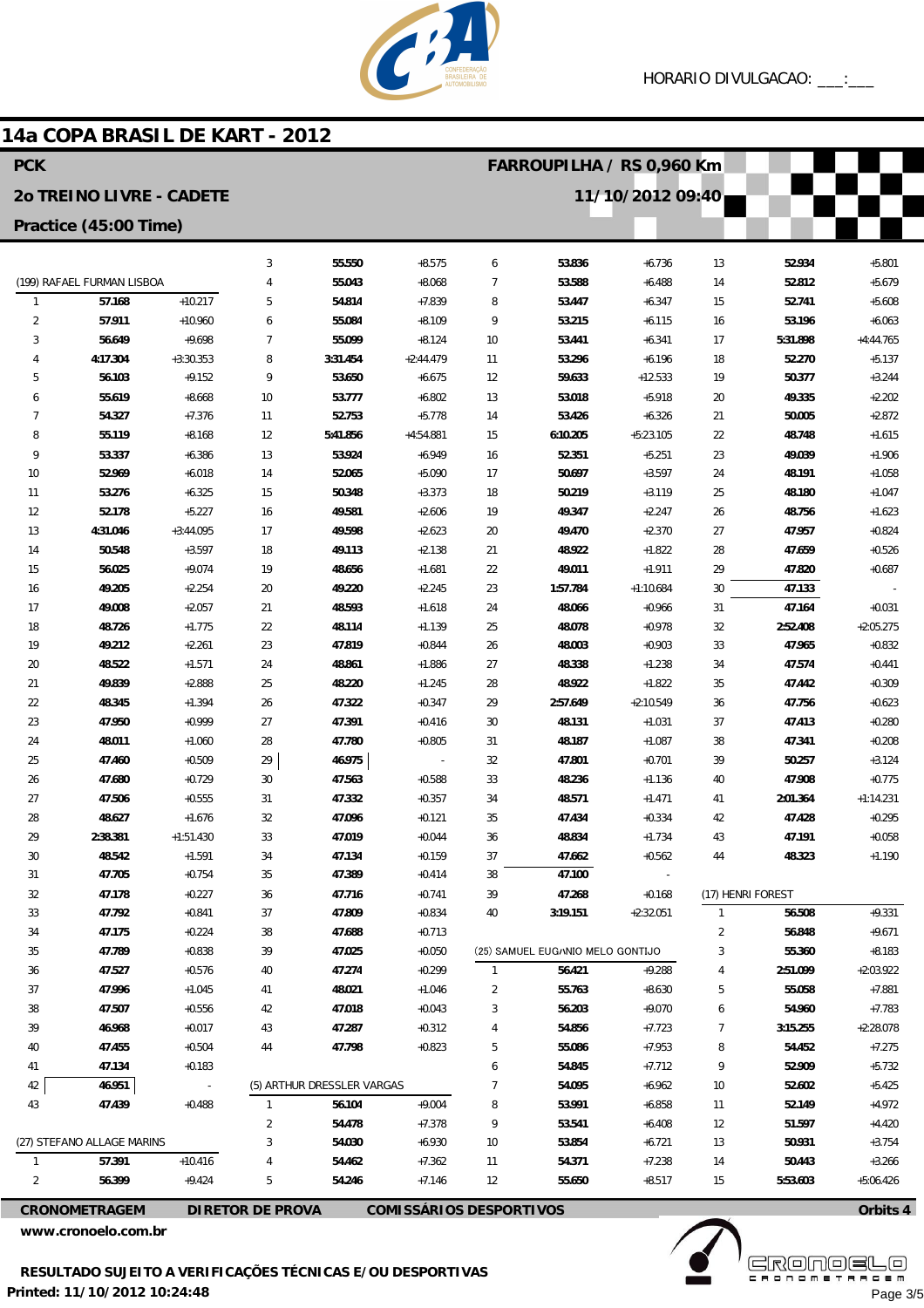

### 14a COPA BRASIL DE KART - 2012 **PCK FARROUPILHA / RS 0.960 Km** 20 TREINO LIVRE - CADETE 11/10/2012 09:40 Practice (45:00 Time) 50.838  $23$ 48.527  $+1291$  $28$  $3:27.227$  $+2.39987$ 47.493 16  $+3.661$ 38  $+0.198$  $17$ 50.894  $+3.717$ 24 48.559  $+1.323$ 29 49.134  $+1.894$ 39 47.607  $+0.312$ 18 49.212  $+2.035$ 25 48.404  $+1.168$  $30$ 50.039  $+2.799$  $40$ 47.782  $+0.487$  $19$ 50122  $+2945$  $26$ 48624  $+1.388$  $31$ 47813  $+0.573$  $+1:12.459$ 48.148 47.864 (250) AGN7 ZAGO  $20$ 1:59.636  $27$  $+0.912$ 32  $+0.624$ 21  $+2.062$ 48.795 33 47.887  $\mathbf{1}$ 58.027  $+10.715$ 49.239 28  $+1.559$  $+0.647$  $22$ 48.311  $+1.134$ 29 47.845  $+0.609$ 34 47.606  $+0.366$  $\overline{2}$ 56.757  $+9.445$ 23 49.706  $+8.732$  $+2.529$ 30 47.942  $+0.706$ 35 47.692  $+0.452$ 3 56.044  $24$ 49648  $+2471$  $31$ 48 179  $+0.943$ 36 47.240  $\Delta$ 56562  $+9.250$ 25 48.485  $+1.308$  $32$ 48.335  $+1.099$ 37 49.402  $+2.162$  $\overline{5}$ 1:10.524  $+23.212$ 58834  $33$ 47987  $+0.751$ 3:05.931  $+2.18619$  $26$  $+11.657$  $\overline{a}$ (99) THIAGO MARTINS NEVES  $27$ 47986  $+0.809$  $34$  $2.29819$  $+1:42.583$  $\overline{7}$ 58911  $+11599$ 28  $+0.456$ 47.980 1:07.387  $+20.092$ 8  $+7.202$ 47.633 35  $+0.744$  $\overline{1}$ 54.514  $\overline{\phantom{a}}$  $\overline{q}$  $29$ 47.608  $+0.431$ 47.616 56.854  $+9.559$ 36  $+0.380$ 53.614  $+6.302$  $30$ 47.545  $+0.368$ 37 47.236  $\overline{3}$ 58.613  $+11.318$  $10$ 54.099  $+6.787$ 47.237  $\overline{4}$ 56.805  $+7.804$  $31$ 47.177 38  $+0.001$  $+9.510$  $11$ 55,116  $32$ 48.971  $+1794$  $39$ 47.562  $+0.326$  $\overline{5}$ 55984  $+8.689$  $12$ 52937  $+5.625$  $33$ 47.516  $+0.339$  $40$ 47.324  $+0.088$  $\ddot{\mathbf{6}}$ 57.935  $+10.640$  $13$ 5:09.853  $+4:22.541$  $\overline{7}$  $34$ 47.536  $+0.359$  $41$ 47.512  $+0.276$ 55.473 1:02.967  $+15.655$  $+8.178$ 14  $25$ 47392  $+0.215$  $\Delta$ 2 48.662  $+1426$  $\mathsf{R}$ 55.641  $+8.346$ 15 50176  $+2864$ 47.254  $+0.077$  $\overline{9}$ 55.261  $+7.966$ 49.324  $+2.012$ 36 16 (277) VALENTINA MARTINS OLSEN  $37$ 47694  $+0.517$  $10$ 5.57.330  $+5.10035$  $+9279$  $17$ 56591 57.435  $+10.195$ 51.721 38 47.444  $+0.267$  $\overline{1}$  $11$  $+4.426$ 18 49.206  $+1.894$ 39  $\overline{2}$ 57.294 51.247 47.626  $+0.449$  $+10.054$  $12$  $+3.952$ 19 48.701  $+1.389$  $\overline{3}$ 51795  $40$ 47311  $+0.134$ 56.053  $+8.813$  $13$  $+4500$  $20$ 48,409  $+1097$  $\overline{4}$ 55.934  $+8.694$  $14$ 51.666  $+4.371$  $21$ 48.376  $+1.064$  $(176)$  JO<sub>7</sub>O RODRIGUES O DOS SANTOS  $\overline{5}$ 55.997  $15$ 50.607  $\overline{\mathfrak{D}}$ 48.361  $+8757$  $+3.312$  $+1049$ 56.743  $+9.507$  $\ddot{\mathbf{6}}$ 55.467  $+8.227$ 50.539  $+3.244$  $23$ 48.211  $+0.899$  $\overline{1}$ 16  $\overline{2}$ 56.436  $+9.200$  $\overline{7}$ 6:03.867  $17$ 49.194  $+1.899$  $24$ 4:25.420  $+3:38.108$  $+5:16.627$  $\mathbf{3}$ 56.494  $+9.258$ 8 55.235  $+7.995$ 18 49.240  $+1.945$ 25 48.646  $+1.334$  $\overline{4}$ 3:59.528  $+3:12.292$ 9 54.976  $+7.736$ 19 49.505  $+2.210$ 26 48.443  $+1.131$ 5 54.379  $+7.143$  $10$ 52.947  $+5.707$ 20 49.121  $+1.826$ 27 47.917  $+0.605$  $\ddot{\mathbf{6}}$ 54.572  $+7.336$  $11$ 51.952  $+4.712$  $21$ 48.663  $+1.368$ 28 47.584  $+0.272$  $\overline{7}$ 54.487  $+7.251$  $12$ 52.164  $+4.924$  $22$ 5:49.769  $+5:02.474$ 29 47.312  $\mathbf{g}$  $+12876$ 1:00.112  $13$ 51.552  $+4.312$ 23 52.062  $+4767$  $30$ 48.083  $+0.771$ 50.498  $\overline{Q}$ 53.920  $+6.684$  $+3.258$  $24$ 49787  $+2.492$  $31$ 48.037  $+0.725$ 14  $10$ 2:10.714  $+1:23.478$ 15 52.923  $25$ 48.715  $32$ 47.409  $+0.097$  $+5.683$  $+1.420$  $11$ 52.539  $+5.303$  $16$ 50.512  $+3.272$  $26$ 48.265  $+0.970$  $33$ 5:12.227  $+4:24.915$ 52.315 50.037  $12$  $+5.079$  $17$ 51.192  $+3.952$ 27  $+2.742$ 34 47.783  $+0.471$  $13$ 4:01.645  $+3.14409$ 18  $6:13.445$  $+5.26205$  $28$ 47.735  $+0.440$  $+3.130$  $14$ 53.272  $+6.036$ 19 50.370 29 53,880  $+6.585$ (23) CAIO JOTTA COLLET  $15$ 51.315  $+4.079$  $\overline{20}$ 49.646  $+2406$  $30$ 48.258  $+0.963$  $\overline{1}$ 54.898  $+7143$ 55351  $16$ 51.050  $+3.814$  $21$ 48 914  $+1674$  $31$ 47695  $+0.400$  $\overline{2}$  $+7596$  $17$ 49.428  $+2.192$  $\overline{2}$ 47.779  $+0.539$  $32$ 47.493  $+0.198$  $\overline{3}$ 55.450  $+7.695$ 18 49.150  $+1.914$ 23 47.620  $+0.380$ 33 47.295 55.426  $+7.671$  $\overline{4}$ 19 49.872  $+2.636$ 24 48413  $+1.173$ 34 49.557  $+2.262$ 5 54.089  $+6.334$  $20$ 49.137  $+1901$  $25$ 48.055  $+0.815$ 35 49.105  $+1810$  $\overline{6}$ 53.617  $+5862$  $21$ 47.450 49.090  $+5952$ 49.045  $+1.809$  $26$  $+0.210$ 36  $+1795$  $\overline{7}$ 53.707  $\overline{\mathfrak{D}}$ 48.575  $+1.339$  $27$ 47.591  $+0.351$  $\overline{37}$ 48.105  $+0.810$ 8 54.175  $+6.420$

**CRONOMETRAGEM DIRETOR DE PROVA**  **COMISSÁRIOS DESPORTIVOS** 

www.cronoelo.com.br

**ERONOEL**E

Page 4/5

Orbits 4